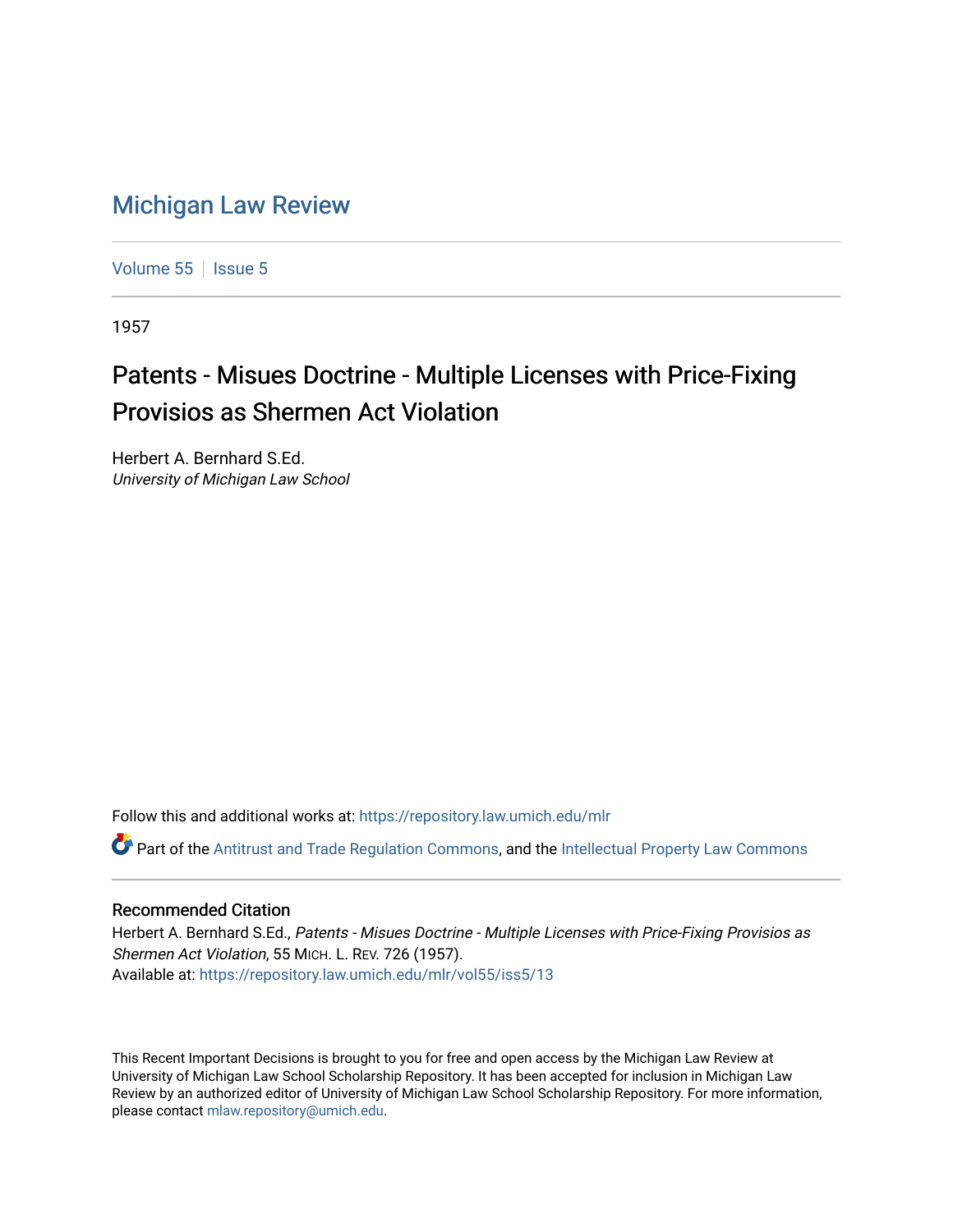PATENTS-MISUSE DoCTR.INE-MULTIPLE LICENSES WITH PRICE-FIXING PRO-VISOS AS SHERMAN ACT VIOLATION-In a suit for infringement of a moire process patent, relief was denied by the trial court<sup>1</sup> partially on the ground that plaintiff had misused its patent by violating section 1 of the Sherman Act.2 Plaintiff had licensed two other moire finishers to use the patented process. Each license contained a proviso that plaintiff could specify the prices the licensee was to charge its customers for finishing cloth with the patented process. On appeal, *held,* affirmed. It is a violation of the antitrust laws for a patentee to issue more than one license containing pricefixing provisions. *Newburgh Moire Co. v. Superior Moire Co.,* (3d Cir. 1956) 237 F. (2d) 283.

The patent misuse doctrine states that a patent owner who uses his patent in a manner contrary to the public interest cannot maintain an infringement suit.3 Using the patent so as to violate the antitrust laws constitutes patent misuse.4 In the principal case, the court found such an antitrust violation from the fact that plaintiff's licenses had price-fixing provisions,<sup>5</sup> notwithstanding the Supreme Court's decision in the leading case of *United States v. General Electric Co.6* to the effect that the issuing

1 (D.C. N.J. 1952) 105 F. Supp. 372. Other issues in the principal case are discussed in (D.C. N.J. 1953) 116 F. Supp. 759; (3d Cir. 1955) 218 F. (2d) 580; (D.C. N.J. 1955) 136 F. Supp. 923.

<sup>2</sup>26 Stat. 209 (1890), 15 U.S.C. (1952) §1.

é

<sup>3</sup>See generally Rich, "Infringement Under Section 271 of the Patent Act of 1952," 21 GEO. WASH. L. REv. 521 (1953).

4 Carbice Corp. v. Am. Patents Devel. Corp., 283 U.S. 27 (1931). On the patentsantitrust relationships generally, see Oppenheim, "Patents and Antitrust-Peaceful Coexistence?" 54 MICH. L. REV. 199 (1955).

5 *Contra:* Westinghouse Electric Corp. v. Bulldog Electric Products Co., (4th Cir. 1953) 206 F. (2d) 574; Fruit Machinery Co. v. F. M. Ball & Co., 118 Cal. App. (2d) 748, 258 P. (2d) 852 (1953); General Electric Co. v. Willey's Carbide Tool Co., (E.D. Mich. 1940) 33 F. Supp. 969. See 2 CONTRAcrs REsTATEMENT §515, illus. 12 (1932). See also Ronson Patents Corp. v. Sparklets Devices, (E.D. Mo-. 1953) 112 F. Supp. 676; United States v. Wayne Pump Co., (N.D. Ill. 1942) 44 F. Supp. 949, app. dismissed 317 U.S. 200 (1942); Straight Side Basket Corp. v. Webster Basket Co., (2d Cir. 1936) 82 F. (2d) 245. Cf. Glen Raven Knitting Mills v. Sanson Hosiery Mills, (4th Cir. 1951) 189 F. (2d) 845; MacGregor v. Westinghouse Electric & Mfg. Co., (W.D. Pa. 1942) 45 F. Supp. 236, affd. (3d Cir. 1942) 130 F. (2d) 870; American Lead Pencil Co. v. Musgrave Pencil Co., 170 Tenn. 60, 91 S.W. (2d) 973 (1936); Casco Products Corp. v. Kenny, (S.D. N.Y. 1935) 24 U.S.P.Q. 171. Cf. also United States v. United States Pipe and Foundry Co., (D.C. N.J. 1948) 1948-49 CCH Trade Cases 1[62,285.

<sup>6</sup>272 U.S. 476 (1926). General Electric and its licensee under the price-fixing license, Westinghouse, accounted for 85% of the total domestic electric lamp business; 8% more was done by thirteen other GE licensees (whose licenses contained quantity, but not price, restrictions).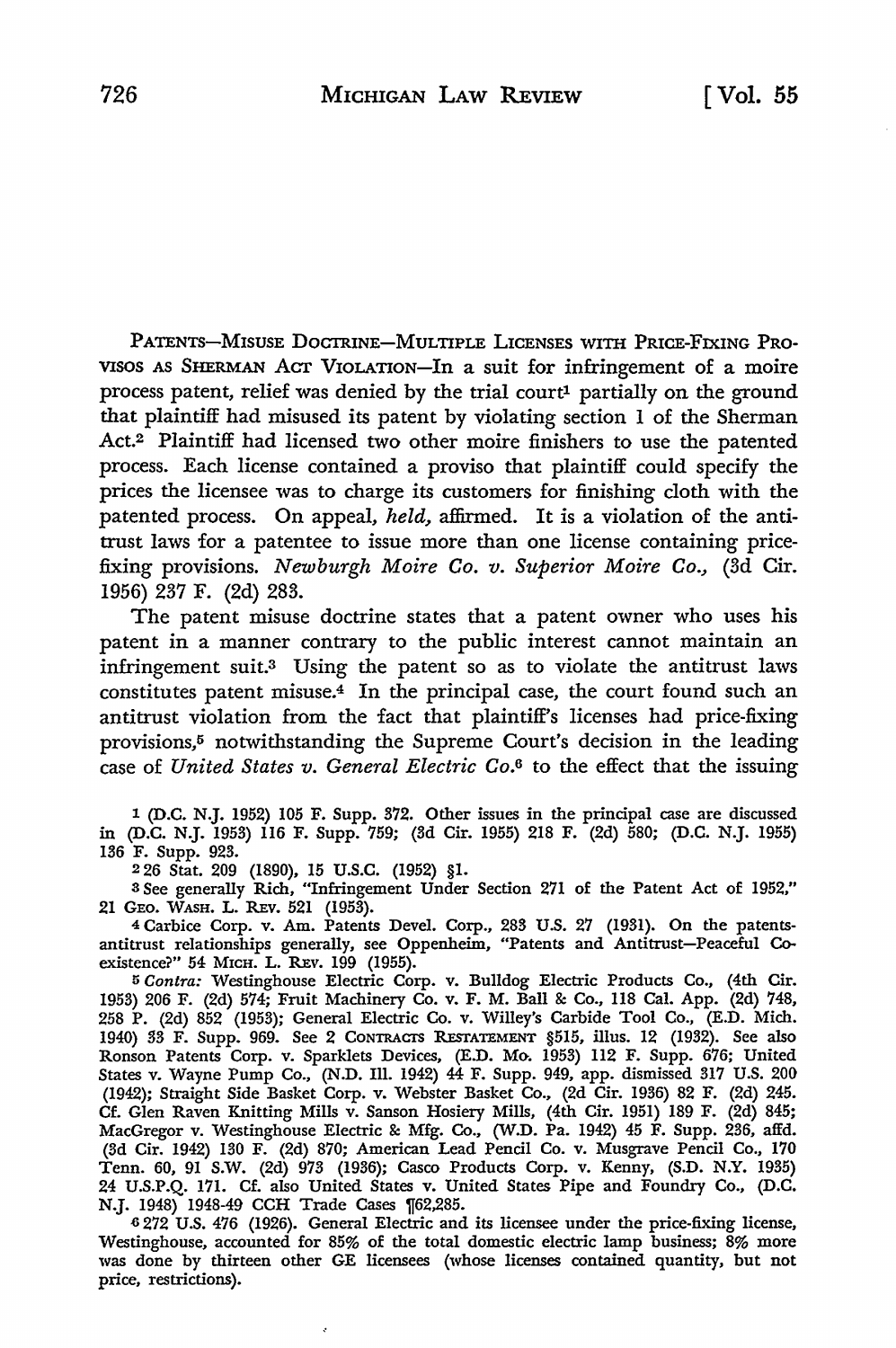of one such license was lawful.<sup>7</sup> It is true that in recent cases<sup>8</sup> some members of the Supreme Court have pointed out the apparent conflict between the *General Electric* decision and the rule enunciated a year later in *United States v. Trenton Potteries Co.9* that price fixing between competitors is a per se violation of the Sherman Act. Consequently, the exact bounds of the *General Electric* rule are presently obscure. In its decision in the principal case the Court of Appeals for the Third Circuit limited *General Electric*  to its precise facts. The rationale of *General Electric* is that (1) a patentee should be allowed to insert into his licenses any condition which is reasonably within the scope of the reward embodied in the patent concept, and (2) since a patentee can set his own market price by refusing to license others, it is reasonable for him to exact a license condition which guarantees that his licensee will not undersell him.10 Price protection encourages a patentee to grant licenses and thus actually engenders competition<sup>11</sup> in all respects except price.12 This rationale, if valid at all, is equally applicable to the principal case,13 since no logical antitrust distinction can be drawn from the mere fact<sup>14</sup> that two or more licenses with price-fixing arrangements were issued instead of only one. A license lawful when standing alone should not become unlawful when a similar license is granted to another, unless something equivalent to a conspiracy can be found.<sup>15</sup> The decision in the principal case is subject to the criticism that it makes no attempt to distinguish between the purely vertical bargaining here involved, in which apparently each license was negotiated separately and without concert between licensees, and situations with a hortizontal element of concert of action, which did appear in the cases which the court cites.16 There are, of

7 But the patentee is not allowed to control the price at which the licensee's purchaser subsequently sells the product. Ethyl Gasoline Corp. v. United States, 309 U.S. 436 (1940).

<sup>8</sup>Thus in United States v. Line Material Co., 333 U.S. 287 (1948), Justices Douglas, Black, Murphy and Rutledge voted to overrule General Electric. See generally Hollabaugh, "Patents and Antitrust Laws," 25 UNIV. CIN. L. REv. 43 at 62 (1956). Compare Celler, "Patents and Monopoly," 38 J. PAT. OFF. Soc. 425 at 434 (1956).

9 273 U.S. 392 (1927). See generally Peppin, "Price-Fixing Agreements Under the Sherman Anti-Trust Law," 28 CALIF. L. REv. 297, 667 (1940).

10 Indeed, the patentee could obtain one form of lawful price-protection simply by making the royalty so high that the licensee could not afford to drop prices below those of the patentee.

11 But see Stedman, "Invention and Public Policy," 12 LAw AND CoNTEM. PROB. 649 at 676 (1947). Cf. Hollabaugh, "Patents and Antitrust Laws," 25 UNIV. CIN. L. REv. 43 at 66 (1956).

12E.g., brand competition. Cunningham, "Brand Loyalty-What, Where, How Much?" 34 HARV. Bus. REv. 116 (1956).

13 See Rogers, "Price Control Under Patent Agreements," 12 UNIV. PITT. L. REV. 569 at 576 (1951).

14 The opinion in the principal case is devoid of any statement as to the relative size of the litigating parties to each other or to others in the industry, nor is there any discussion of how important the licensed process was to the industry as a whole or how it compared with the other moire processes in extent of use.

15 REPORT OF THE ATTORNEY GENERAL'S NATIONAL COMMITTEE TO STUDY THE ANTI-TRUST LAws 241 (1955). But see Diggins, "The Patent-Antitrust Problem," 53 MICH. L. REv. 1093 at 1099 (1955).

16 In United States v. Line Material Co., note 6 supra, there was cross-licensing between patentees. In United States v. United States Gypsum Co., 333 U.S. 364 (1948),